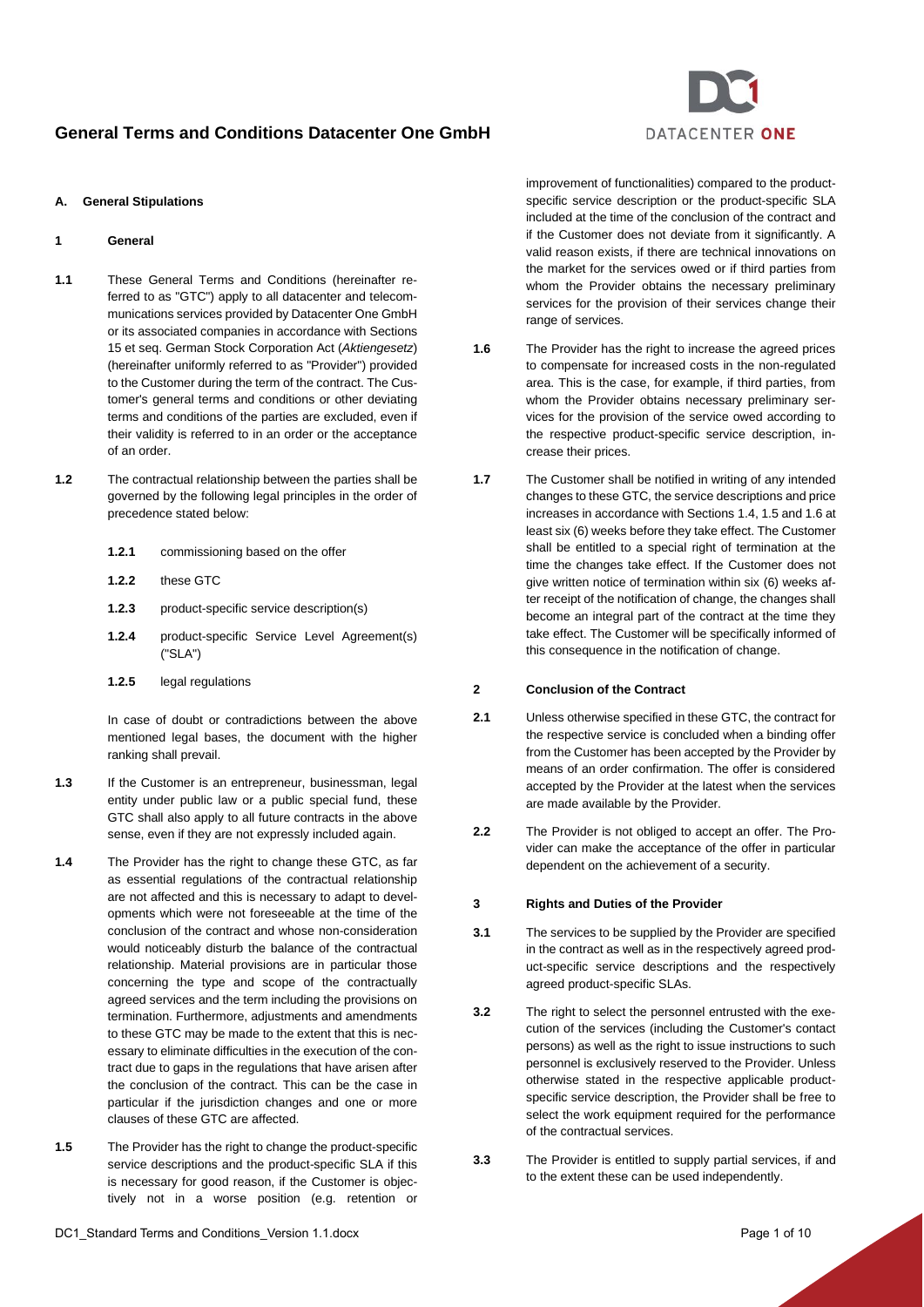

**3.5** Unless otherwise agreed, all facilities supplied by the Provider remain the property of the Provider.

### **4 Cooperation of the Customer**

The Customer is in particular obliged to provide the following cooperative services:

- **4.1** The Customer shall provide a contact person who is authorized to make decisions which are necessary within the scope of providing the respective agreed service.
- **4.2** If the Customer is authorized by the Provider to access servers or similar passwords by the Provider for access to servers or similar, these are to be kept secret and only passed on to a limited group of persons to the extent absolutely necessary. The Customer will change the standard passwords provided by the Provider immediately after their transmission and thereafter at regular intervals, provided that a change of these passwords by the Customer is possible. If the Customer becomes aware that unauthorized third parties know or could know the passwords, the Customer shall inform the Provider immediately.
- **4.3** The Customer shall supply the Provider with all information necessary for the provision of the agreed services immediately upon request. The Customer shall supply the Provider with information which the Customer recognizes or must recognize as being of importance for the provision of the services, even without being requested to do so. This applies in particular to changes made by the Customer to his technical systems, insofar as these can have an effect on the services to be provided.
- **4.4** The Customer shall inform the Provider immediately of any circumstances that are likely to impair the datacenter operation or other facilities of the Provider or other customers.
- **4.5** Further obligations to cooperate may result from the special conditions of Section[s B](#page-5-0) an[d C](#page-8-0) as well as the productspecific service description and the product-specific SLA. The Customer provides all duties of cooperation for the Provider free of charge. Obligations to cooperate are primary contractual obligations (*Hauptleistungspflichten*) of the Customer.

## **5 Fees**

- **5.1** The Customer is obliged to pay the fees agreed in the contract. All agreed fees are subject to the statutory VAT at the time of the provision of the services.
- **5.2** One-off, monthly and usage-based fees shall be charged upon acceptance or provision (see the applicable special conditions of Section[s B](#page-5-0) an[d C\)](#page-8-0) or, at the latest, upon first

use of the contractual services; this shall also apply to partial services.

DATACENTER ONE

- <span id="page-1-0"></span>**5.3** Monthly fees independent of usage, minimum purchase obligations and any agreed advance payments for power consumption must be paid by the Customer in advance on a calendar month basis. For the timeliness of the payments it does not depend on the dispatch, but on the credit note of the money.
- **5.4** Unless a flat-rate remuneration has been agreed (in which case Section [5.3](#page-1-0) applies), usage-dependent fees shall be calculated on the basis of the consumption values measured by the Provider and invoiced monthly in arrears. Invoices for use-dependent fees shall become due fourteen (14) days after receipt of the invoice.
- **5.5** The agreed remuneration for time and material applies to working days (Monday to Friday, except for German national holidays, "Working Days"), in each case between 8 a.m. and 6 p.m.; travel times to the Customer and back are charged at 50% as working time. If the Customer wishes the services to be performed outside of these times, the agreed fees shall be increased as follows:
	- **5.5.1** on Working Days between 6 p.m. and 8 a.m. by 50%,
	- **5.5.2** Saturdays, Sundays and public holidays by 100%.

Services in terms of time and material will be invoiced proportionately in 15-minute-increments and monthly in arrears. Invoices for services based on time and material are due fourteen (14) days after receipt of the invoice

#### **6 Term and Termination**

- **6.1** The respective contract has a minimum contract term of 24 months, unless otherwise agreed - in particular according offer sent to the Customer. If the respective Contract is not terminated with a notice period of three (3) months to the end of the minimum contract term, its term shall be extended by a further twelve (12) months. Unless the respective contract is terminated with a notice period of three (3) months to the end of this extension, it shall be extended by further twelve (12) month intervals unless it is terminated with the same notice period to the end of the respective twelve (12) month interval .The term shall commence on the first day of the month following the complete acceptance or provision (see the applicable special terms of Sections [B](#page-5-0) and [C\)](#page-8-0) of all services ordered.
- **6.2** The right of the parties to extraordinary termination for good cause remains unaffected. A good cause for extraordinary termination by the Provider after the setting and unsuccessful expiration of a reasonable period of time determined for remedy shall exist in particular if the Customer is in default of payment with payment obligations for more than thirty (30) days.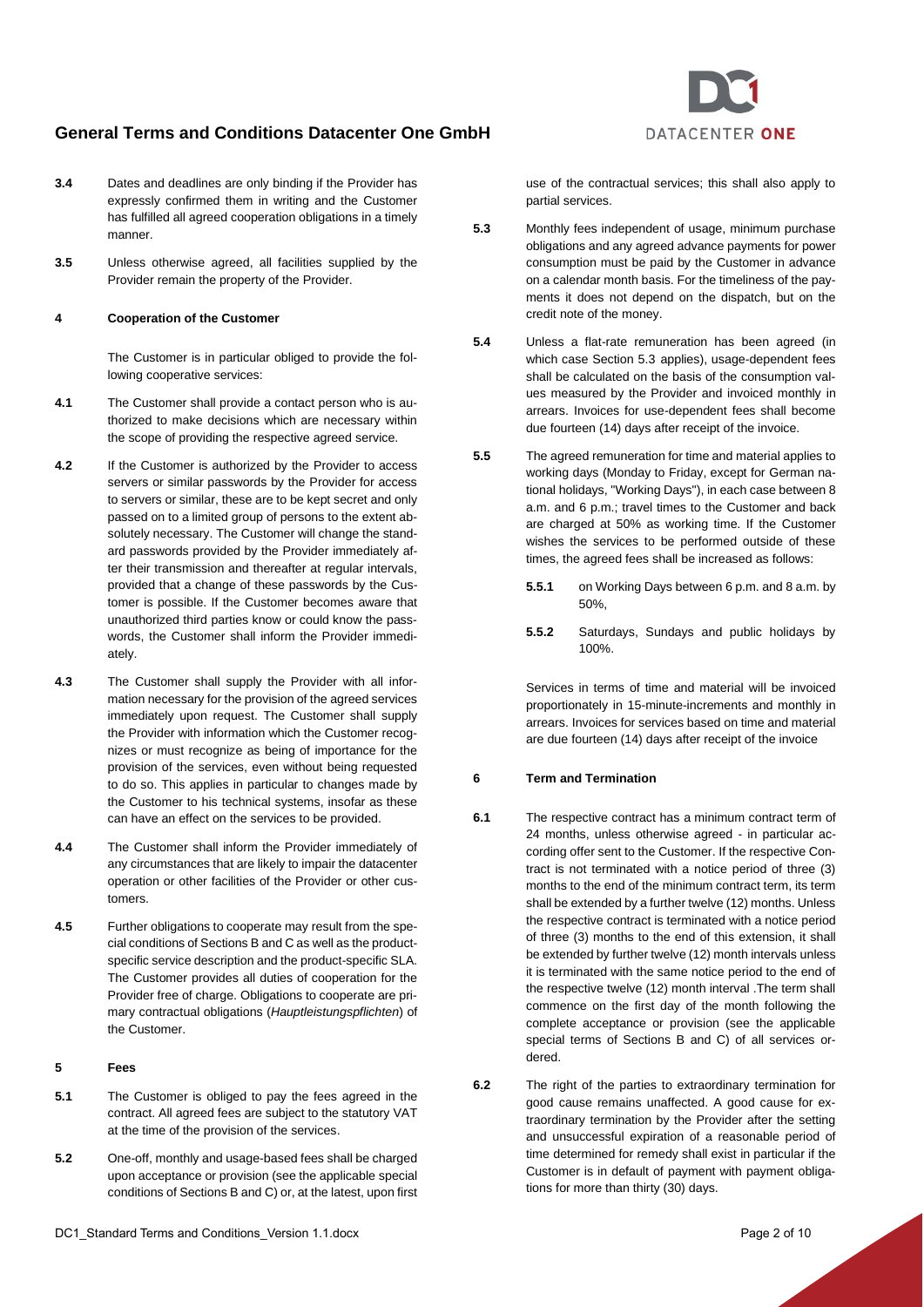

**6.3** An important reason for extraordinary termination by the Provider without provision and unsuccessful expiration of a time limit set for remedy is in particular given,

- **6.3.1** if the Customer is in default of payment for two (2) consecutive months of the remuneration owed or of a not insignificant part thereof or, in a period extending over more than two (2) months, of a remuneration corresponding to the sum of two (2) average monthly invoices. The average amount of the invoices received by the Customer in the last six (6) months prior to the occurrence of the initial default or, if invoices have not yet been issued for a period of six (6) months, the average amount of the invoices issued prior to the occurrence of the initial default shall be decisive for the calculation of the average amount; or
- **6.3.2** if attacks are repeatedly carried out on the Customer's infrastructure with the aim of sabotage, impairment or interruption of this infrastructure (in particular so-called Denial of Service (DoS) attacks), the Provider has taken measures in accordance with Section [7](#page-2-0) and further impairments of the Provider's network, its upstream suppliers or its Customers are to be feared.
- **6.4** Good cause for extraordinary termination by both parties without determination and unsuccessful expiration of a period of time set for remedy is in particular given,
	- **6.4.1** if the respective other party is insolvent or overindebted or
	- **6.4.2** insolvency proceedings are opened against the assets of the other party, or are rejected or discontinued due to the lack of assets to cover the costs of these proceedings, or
	- **6.4.3** the other party has, voluntarily or involuntarily, initiated proceedings for its dissolution, liquidation or winding up.
- **6.5** Terminations must be made in writing.
- **6.6** If the contractual relationship is terminated prematurely by extraordinary termination and if this termination is based on the Customer's conduct in breach of the contract, the Customer shall be obliged to pay 50% of the contractual remuneration which would have been payable by the Customer up to the time at which an ordinary termination would have terminated the contractual relationship. In this case, the total amount of the remuneration still to be paid shall become due with the effectiveness of the notice of termination. The parties are free to prove that the Provider has incurred lower or higher damages due to the premature termination.

## <span id="page-2-0"></span>**7 Deactivation in Case of Imminent Danger**

The Provider is entitled to temporarily deactivate a connection provided by the Provider to the Customer in the event of danger to the infrastructure of the Provider, its upstream suppliers and/or its other Customers. A deactivation of the connection of the Customer by the Provider is especially allowed, if

- (a) attacks are carried out on the Customer's infrastructure with the aim of sabotaging, impairing or interrupting this infrastructure (in particular so-called Denial of Service (DoS) attacks) or
- (b) the Customer does not comply with agreed standards/parameters (in particular optical parameters, see the respective agreed productspecific service description) of the services provided

and this leads to impairments of the network of the Provider, his sub-suppliers or his customers. The Provider shall inform the Customer of such a measure without delay, whereby the Customer shall not be informed in advance if this is unreasonable for the Provider in view of the imminent danger. The Provider shall revoke the deactivation as soon as the danger is removed. The Customer is obliged to pay the agreed remuneration despite the temporary deactivation of his connection.

#### **8 Default**

- **8.1** The Provider shall remedy faults, to the extent that they are within his area of responsibility, in accordance with the provisions of the respective agreed product-specific SLA. If no SLA is applicable to a fault, the fault will be remedied within a reasonable period of time.
- **8.2** The Customer is obligated to immediately notify the Provider of any recognizable defects or malfunctions and to support the Provider to a reasonable extent in the removal of such defects or malfunctions. For all service requests, the Customer must describe the problem in as much detail and reproducibly as possible. In doing so, any aids provided by the Provider - such as checklists shall be used.
- **8.3** All maintenance and repair work on the services and technical equipment provided to the Customer as well as on the Provider's own facilities may only be carried out by the Provider or by third parties commissioned by the Provider.
- **8.4** If the examination of a fault report shows that there was no fault in the Provider's technical systems, the Customer shall reimburse the Provider for the expenses incurred for the examination of the fault if the Customer could have reasonably recognized during the troubleshooting that the fault was not caused by the Provider or that there was no fault at all. The Provider is entitled to charge the Customer an additional hourly rate of EUR 150 plus expenses in case of such fault reports.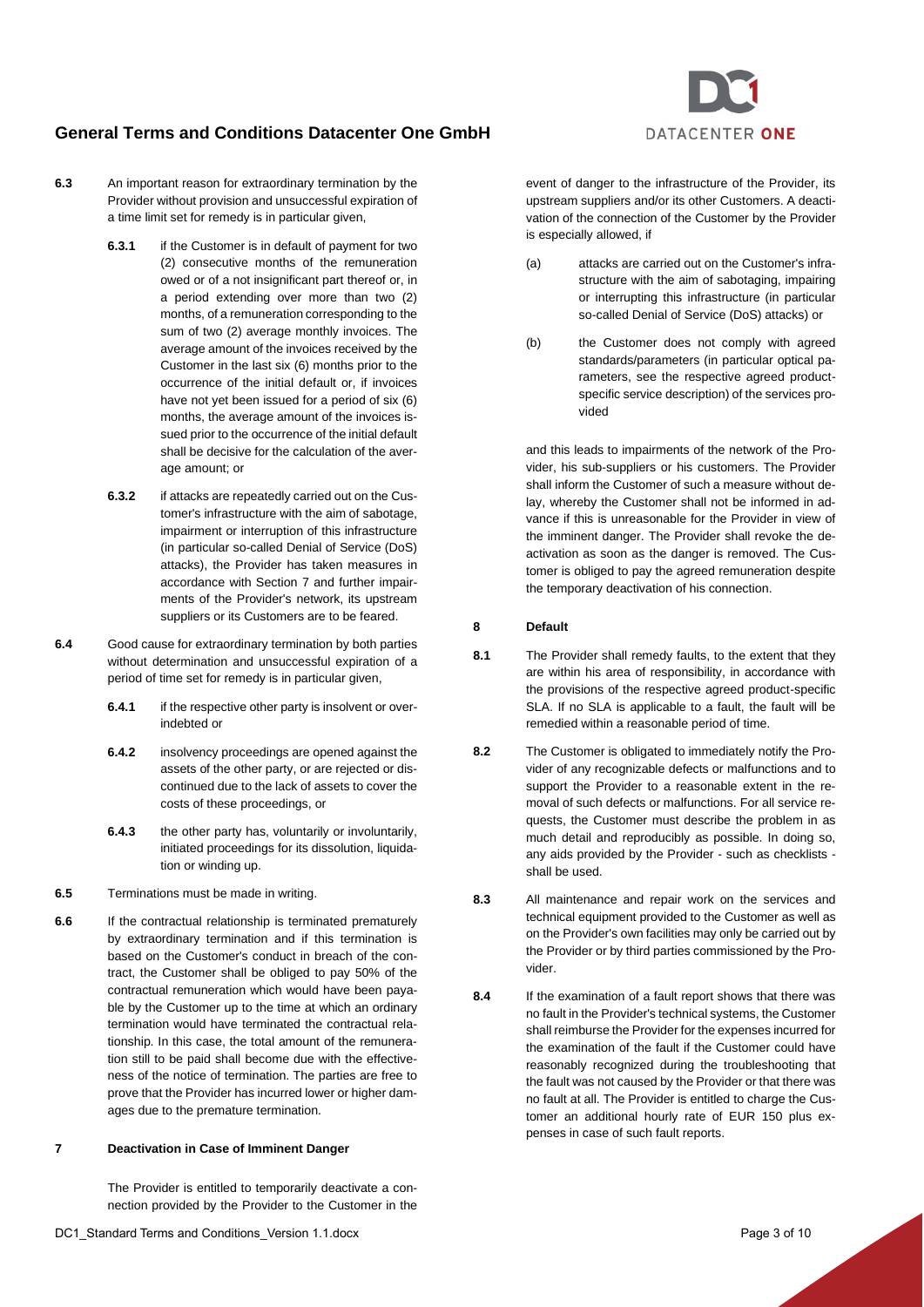### **9 Special Conditions for the Sale of Goods**

- **9.1** Insofar as the parties agree on services which are subject to sales contracts, i.e. in particular the sale of hardware or software ("Goods"), the following provisions shall apply.
- **9.2** The product descriptions as well as the manufacturer's terms and conditions of use deposited with the manufacturers for the respective Goods are an integral part of the contract. If required, these can be provided by the Provider. The actual start of the term of any maintenance contracts that may be ordered is determined by the activation of manufacturer maintenance/software maintenance or in accordance with the conditions deposited with the manufacturer for the Goods. The agreed fees cover the provision of the ordered Goods as well as the possibly listed manufacturer's services (warranty and support). Unless otherwise agreed, no further operational services are provided by the Provider. Furthermore, it is pointed out that the manufacturer prohibits multiple use of the software and prohibits the transfer of the rights of use.
- **9.3** The Provider reserves the right of ownership of the Goods until the complete receipt of all payments from the purchase contract. In the event of the sale of software, the Provider also reserves the right to grant rights of use in accordance with the applicable manufacturer's terms and conditions of use until the agreed purchase price has been paid in full. Until payment of the purchase price, rights of use are only granted provisionally and freely revocable.
- **9.4** In the event of seizure or other interventions by third parties, the Customer must inform the third party of the property of the Provider and notify the Provider immediately in writing so that the Provider can take legal action in accordance with Section 771 German Code of Civil Procedure (*ZPO*). Insofar as the third party is not in a position to reimburse the Provider for the judicial and extrajudicial costs of an action pursuant to Section 771 German Code of Civil Procedure (*ZPO*), the Customer shall be liable for the loss incurred by the Provider.
- **9.5** The Customer is entitled to resell the Goods in the ordinary course of business, but hereby irrevocably assigns to the Provider all claims in the amount of the final invoice amount (including VAT) accruing to the Customer from the resale against his buyer or third parties, irrespective of whether the purchased Goods have been resold without or after processing. The Customer remains authorized to collect this claim even after the assignment. The authority of the Provider to collect the claim himself remains unaffected. However, the Provider undertakes not to collect the claim as long as the Customer meets his payment obligations from the proceeds received, does not default in payment and in particular no application for the opening of composition or insolvency proceedings has been made or payments have been suspended. However, if this is the case, the Provider can demand that the Customer informs the Provider of the assigned claims

DC1 Standard Terms and Conditions Version 1.1.docx **Page 4 of 10** Page 4 of 10



- **9.6** The Provider undertakes to release the securities to which the Provider is entitled at the request of the Customer to the extent that the realizable value of the securities exceeds the claims to be secured by more than 10%; the selection of the securities to be released is incumbent on the Provider.
- **9.7** If hardware was defective at the time of the transfer of risk, the Provider may, at its own discretion, satisfy the Customer's claim for subsequent performance by repairing the hardware ("Remedy of Defects") or by delivering defect-free hardware ("Subsequent Delivery"). The Customer shall grant the Provider the necessary time and opportunity to carry out the supplementary performance. In the event of Subsequent Delivery, Customer shall ensure that the defective hardware is surrendered to the Provider upon delivery of the defect-free hardware by Customer.
- **9.8** If software was defective at the time of the transfer of risk, the Provider may, at its own discretion, fulfill the claim for subsequent performance by eliminating the defect or providing new, defect-free software. In the case of software, the Remedy of Defects may also consist of the Provider showing the Customer reasonable possibilities of avoiding the effects of the defect (workaround). The Customer shall grant the Provider the necessary time and opportunity to carry out the subsequent performance.
- **9.9** There are no claims for insignificant defects.
- **9.10** Warranty claims shall become statute-barred twelve (12) months after the passing of risk. The claims under Section [10](#page-3-0) shall remain unaffected.
- **9.11** Unless otherwise regulated above, the Customer is entitled to claims for defects in accordance with the statutory provisions.

#### <span id="page-3-0"></span>**10 Liability**

- <span id="page-3-2"></span>**10.1** The Provider is liable without limitation in cases of explicit and written assumption of a guarantee or a procurement risk, in the case of property damage or financial losses caused intentionally or by gross negligence, as well as for intentional or negligent injury to life, body or health.
- **10.2** Liability under the Product Liability Act (*Produkthaftungsgesetz*) remains unaffected.
- <span id="page-3-1"></span>**10.3** In the event of a slightly negligent breach of duty, the Provider shall only be liable for such essential contractual obligations whose fulfilment is essential for the proper execution of the contract, whose breach endangers the achievement of the purpose of the contract and on whose compliance the Customer regularly relies (so-called cardinal obligations, e.g. the culpable breach of the availabilities regulated in the respective agreed product-specific SLA). In this case, however, the Provider's liability is

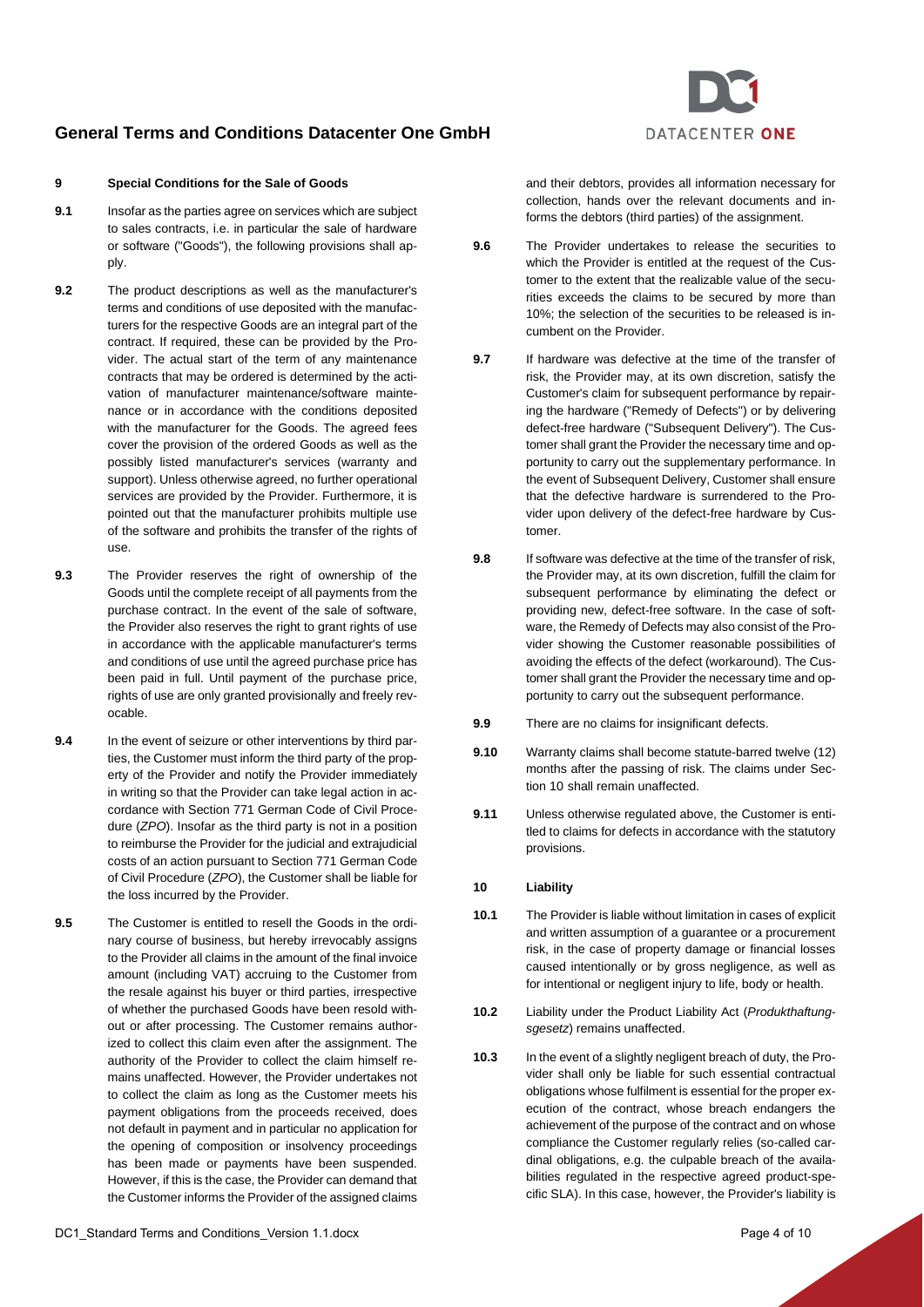

limited to the damage foreseeable at the time of conclusion of the contract and typical for the contract.

- <span id="page-4-0"></span>**10.4** In the event of liability pursuant to Sectio[n 10.3,](#page-3-1) the Provider's liability shall also be limited to EUR 30,000 per case of damage. For several cases of damage in one contractual year, liability is limited to a total of EUR 60,000.
- **10.5** If the preparation of data backups is not a service which the Provider has expressly assumed, the Provider shall be liable for the loss of or damage to data and programs and their restoration only to the extent that such loss could not have been avoided by appropriate precautionary measures, in particular the preparation of backup copies of all data and programs at an appropriate distance and to an extent appropriate to the risk.
- **10.6** The strict liability of the Provider for defects that already exist at the time of the conclusion of the contract (Section 536a German Civil Code (*BGB*)) is excluded. The liability regulations according to Sections [10.1](#page-3-2) to [10.4](#page-4-0) remain unaffected.
- **10.7** Insofar as liability is effectively excluded or limited in accordance with the above paragraphs, this also applies to the personal liability of the employees, other staff, organs, representatives and vicarious agents of the Provider.

#### **11 Liability under the Telecommunications Act**

If and to the extent that the Provider provides publicly available telecommunication services within the meaning of the German Telecommunications Act (*TKG*), the Provider shall be liable, in deviation from Section [10,](#page-3-0) for financial losses in the event of a negligent or grossly negligent breach of duty in the provision of such telecommunication services, limited in amount to a maximum of EUR 12,500 per Customer, whereby liability shall be limited to a maximum of EUR 10 million per damaging event, irrespective of the type of damage to the entirety of the injured parties. If the amounts to be paid to several Customers due to the same event and due to a breach of duty in the provision of publicly available telecommunications services within the meaning of the German Telecommunications Act (*TKG*) exceed the maximum limit, the damages shall be reduced in the ratio of the sum of all claims for damages to the maximum limit. This limitation of liability shall not apply to claims for compensation for damages resulting from delay in the payment of compensation.

#### **12 Limitation of Actions**

Customer's claims shall become statute-barred twelve (12) months after knowledge, but no later than 36 months after the date on which the relevant service was provided or the relevant breach of duty was committed. The statutory limitation rules for intentional and grossly negligent acts, for claims based on intentional or negligent injury to life, body or health, based on fraudulent

misrepresentation and for claims under the Product Liability Act (*Produkthaftungsgesetz*) shall remain unaffected.

## **13 Force Majeure**

- **13.1** Neither of the parties is responsible for delays in delivery and performance due to force majeure events.
- **13.2** Events of force majeure are in particular strikes, lawful internal company industrial action, war, terrorist attacks, riots, forces of nature, fire, sabotage attacks by third parties (such as denial of service attacks) or the loss of permits through no fault of the respective party. The parties shall inform each other about the occurrence of force majeure events.

### **14 Non-solicitation**

Employees of the Provider who have been working for the Customer may only be actively enticed away by the Customer with the Provider's consent until six (6) months after completion of this activity. Decisive for the beginning of the six (6) month period is the actual completion of the activity (i.e. after full completion) or the termination of the contract, whichever is later. For each case of violation of this provision, a contractual penalty to be determined at the Provider's reasonable discretion, up to a maximum of EUR 50,000, shall be due, which in case of dispute shall be reviewed by the competent court.

**15 Data Protection** Information on the processing of personal data as well as the duties to inform according to Art. 13, 14 General Data Protection Regulation can be found at [www.dc1.com/datenschutz.](http://www.dc1.com/datenschutz)

#### **16 Assignment, Set-off, Right of Retention**

- **16.1** The Customer is not entitled to assign to third parties claims to which he is entitled against the Provider. Section 354a German Commercial Code (*HGB*) remains unaffected.
- **16.2** The Provider is entitled to terminate the contract with the Customer in accordance with Sections 15 et seq. German Stock Corporation Act (*Aktiengesetz*) to affiliated companies.
- **16.3** The respective other party may only offset claims of one party against claims of the other party with undisputed or legally established claims. The parties shall only be entitled to assert a right of retention due to counterclaims arising from the contract concluded.

### **17 Confidentiality**

**17.1** "Confidential Information" shall mean the content of the concluded contract including the legal basis pursuant to Section [1.2](#page-0-3) as well as all information, in whatever form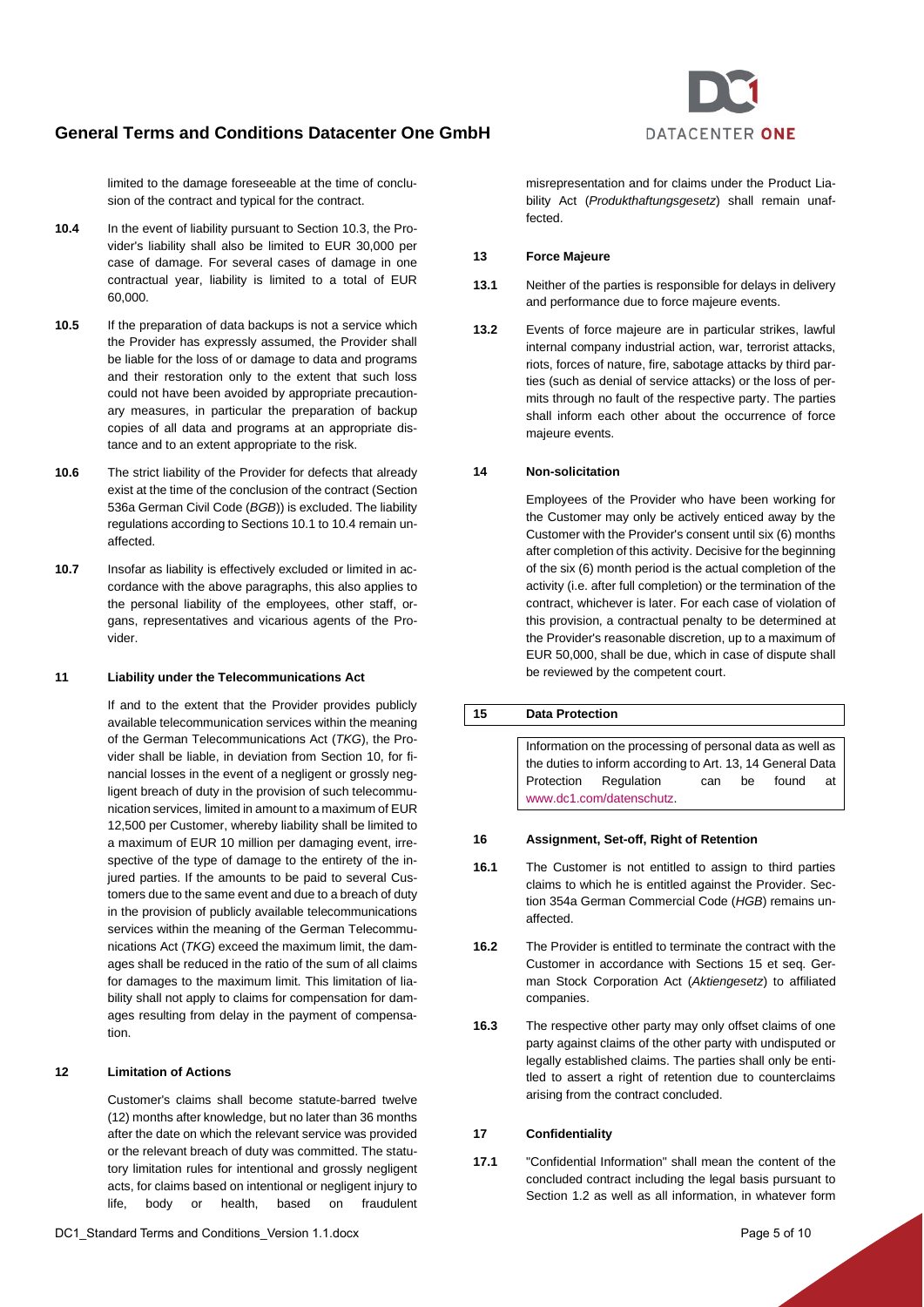(in particular in writing, orally or in the form of electronic data), which the parties transmit to each other in the course of the performance of the contract. This also includes all documents, data carriers and other media created by the other party itself.

- <span id="page-5-1"></span>**17.2** The parties shall treat Confidential Information as strictly confidential and shall use it only for the purpose of the execution of the contract.
- **17.3** All Confidential Information shall be kept secret by the respective other Party, protected from access by third parties and not used for any other purpose than that stated in Sectio[n 17.2.](#page-5-1) Confidential Information shall only be disclosed to employees of the other Party and employees of affiliated companies if such employees must have knowledge of such information in order to fulfill the purpose of the agreement. Employees shall be bound to observe confidentiality in an appropriate form. Disclosure to third parties is only permitted with the consent of the disclosing party. In this case, the third parties are to be bound to observe confidentiality in accordance with this provision.
- **17.4** Excluded from the obligation of secrecy is such information that
	- **17.4.1** are already publicly known at the time of their acquisition,
	- **17.4.2** must be passed on by the Provider to his subcontractors for the purpose of proper performance of the service,
	- **17.4.3** must be disclosed due to legal provisions, legal orders, official regulations or legally binding decisions (the parties must inform each other about the corresponding decisions of the authorities or the court immediately and - as far as this is legally permissible - before the disclosure of the corresponding information)
	- **17.4.4** be passed on to members of professional groups who are legally bound to secrecy or
	- **17.4.5** which the other party has demonstrably developed independently of the disclosure of confidential information by the disclosing party.
- **17.5** This provision shall continue to apply for a period of two (2) years after any termination of the contract.

#### **18 Final provisions**

- **18.1** The Customer agrees to be named as a reference customer of the Provider.
- **18.2** The contract is subject to German law. UN sales law is excluded. The place of jurisdiction is Stuttgart or, at the Provider's discretion, the competent court at the Customer's registered office or at the location of any datacenter space provided.
- **18.3** The contract does not create a company between the parties. In particular, Sections 705 et seq. German Civil Code (*BGB*) and Sections 105 et seq German Commercial Code (*HGB*) are not applicable.
- **18.4** The contract including all legal bases according to Section [1.2](#page-0-3) - represents the complete agreement of the parties with regard to the subject matter of the contract. Oral collateral agreements have not been made. Unless otherwise agreed in these GTC, changes and additions to the contract must be made in writing. This shall also apply to any change to this written form requirement.
- **18.5** If any provision of these terms and conditions should be invalid or unenforceable in part or in full or contain a loophole, all other provisions shall remain unaffected. The invalid clause shall be replaced by a valid and enforceable provision which comes closest to the economic and legal purpose of the invalid clause. A gap in the contract is to be closed according to this standard.
- <span id="page-5-0"></span>**B. Special Conditions for Datacenter Services (Colocation)**

### **1 Scope**

- **1.1** Insofar as the parties agree to the provision of rooms, cages or racks in accordance with the colocation service description as well as services associated therewith in accordance with the colocation service description (hereinafter referred to collectively as "Datacenter Space"), the following special conditions shall apply. Otherwise the general conditions under Section [A](#page-0-4) of these GTC apply .
- **1.2** The parties agree that the building in which the Datacenter Space is located is not available for exclusive use by the Customer. Rather, parts of the building are used by the Provider or other customers of the Provider.
- **1.3** The Provider can enter the Datacenter Space at any time of day or night. The Provider must always take the Customer's business into account when entering the Datacenter Space and avoid disturbances to the Customer as far as possible.
- **1.4** The Provider may carry out repairs and structural changes that are necessary to maintain the building and the facilities operated by the Provider or to avert imminent danger or to repair damage, even without the consent of the Customer. The Customer must keep the affected parts of the building accessible and may not hinder or delay the execution of the work. If necessary, the Customer must cooperate in the execution of the work.
- **1.5** Unless otherwise agreed, the Provider is not obliged in any way to maintain or monitor the equipment set up by the Customer within the scope of the Datacenter Space.

#### **2 Cooperation of the customer**

**2.1** The Customer is obliged to properly lock the equipment he has brought into the premises and to secure it against unauthorized access. The Customer is obliged to protect

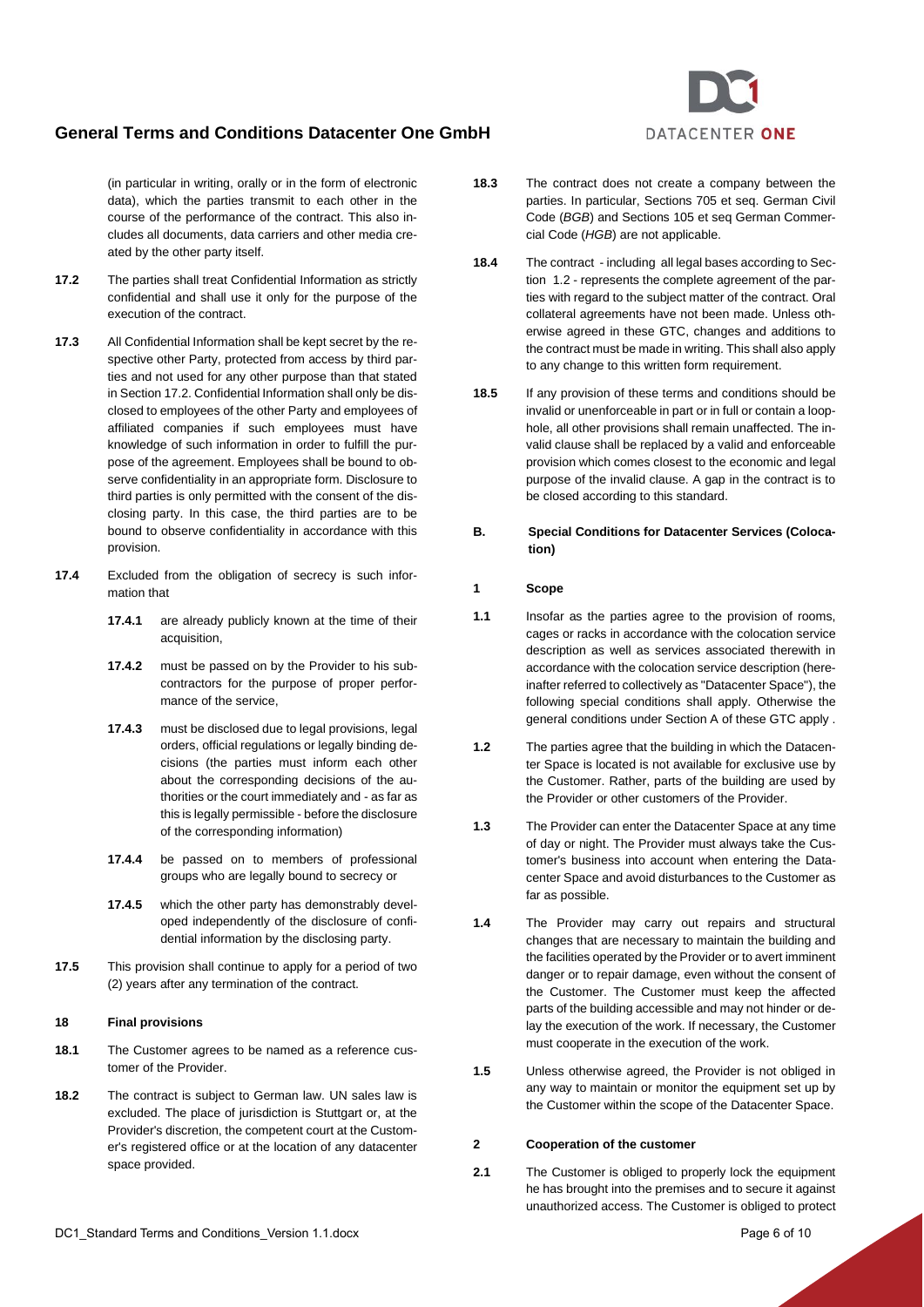his own technical equipment and systems against misuse by third parties with the help of appropriate security measures. In particular, the keys or keycards for the Datacenter Space are to be kept in safe custody.

- **2.2** The Customer is obliged to insure all objects brought into the Datacenter Space by him at his own expense. In addition, the Customer is obliged to take out and maintain comprehensive general liability insurance for personal injury and property damage in the amount of at least EUR 1 million per claim.
- **2.3** The Customer shall ensure that its equipment is suitable for operation in a datacenter (i.e. compliance with the CE marking obligations and the provisions of the German Electrical and Electronic Equipment Act (*ElektroG*) and other relevant regulations) and that the maximum permissible power consumption agreed in the colocation service description is not exceeded by its use. The operation of the Customer's own UPS equipment (uninterruptible power supply), in particular the Customer's battery systems, is not permitted. IT systems with integrated batteries (e.g. battery backup units on RAID controllers) are permitted.
- **2.4** Exits, emergency exits, escape doors etc. must not be locked. The Customer undertakes not to interfere with the function of structural facilities and equipment used for fire protection. This applies in particular to extinguishing systems, escape routes etc. The Customer is not entitled to use supply lines (water, wastewater, electricity) beyond the permissible load limit.
- **2.5** The proper disposal of waste that is not subject to household waste disposal (especially special waste and hazardous substances as well as bulky waste such as packaging) is the sole responsibility of the Customer.

## **3 Installations**

Structural changes to the Datacenter Space require the written permission of the Provider. The Provider already now gives his consent for installations of the Customer which serve the operation as datacenter (e.g. racks), provided that they do not interfere with the statics of the building and provided that the Customer bears the costs for these installations. The Customer is also responsible for obtaining all necessary permits. The Customer is not authorized to affix lettering or identification marks to fixtures installed by the Customer or to the Datacenter Space and buildings of the Provider that allow the identity of the Customer to be inferred.

#### **4 Compensation**

<span id="page-6-0"></span>**4.1** The agreed kWh fees as well as the monthly minimum power consumption based thereon or (if agreed) a flatrate power consumption shall be deemed to be fixed for a term of 24 months from the date of acceptance or provision. The following fees depend on the price development on the electricity market and cannot be quantified at the time of the conclusion of the contract. The Provider

will negotiate with the Customer in good time before the end of the above-mentioned term about an adjustment of the above-mentioned fees. If no agreement is reached, the previously agreed fees shall continue to apply. The Provider is then entitled to terminate this framework agreement with a notice period of six (6) weeks to the end of the month.

- <span id="page-6-1"></span>**4.2** In the event of changes or the introduction of new state levies, apportionments, fees or taxes on the electricity price (e.g. electricity tax, eco-tax, *EEG*, *KWKG*), the Provider passes these on to the Customer. This does not apply to the VAT, which the Provider separately shows on the invoice at the current rate.
- **4.3** For Sections [4.1](#page-6-0) and [4.2,](#page-6-1) it applies equally that the Provider is entitled to multiply the respective power price change by the PUE (power usage effectiveness, i.e. in particular costs of air conditioning and power losses of the electrical systems in the datacenter) applicable to the Customer's datacenter. In the case of a power consumption with flat-rate billing, 730 kWh per kVA/kW per month shall be taken as the basis.

## **5 Acceptance and Delivery (Rooms)**

The following acceptance regulations apply to the provision of rooms by the Provider (please refer to the contract).

- **5.1** The Provider shall be obliged to notify the Customer at least in text form of its readiness to accept and hand over the agreed Datacenter Space. Unless otherwise agreed, the Customer shall commence with the acceptance at the latest five (5) Working Days after notification of the readiness for acceptance and handover and shall carry out the acceptance together with the Provider. The agreed upon Datacenter Space is considered as accepted, if the Customer uses it as intended or if the Customer does not communicate in writing defects of the error class 1 to the Provider within four (4) weeks starting from the date, on which the Customer received the announcement of the Provider over its readiness for the acceptance, in writing.
	- **5.1.1** Error class 1: the appropriate use of the agreed Datacenter Space by the Customer is impossible or severely restricted;
	- **5.1.2** Error class 2: the appropriate use of the agreed Datacenter Space by the Customer is not impossible or severely restricted, but the usage restriction is nevertheless not insignificant;
	- **5.1.3** Error class 3: all defects that cannot be assigned to error classes 1 and 2.

The final allocation to one of the above error classes is made by mutual agreement between the parties. Section 640 paragraph (1) sentence 2 German Civil Code (*BGB*) remains unaffected. Any defects shall be recorded in a joint acceptance report.

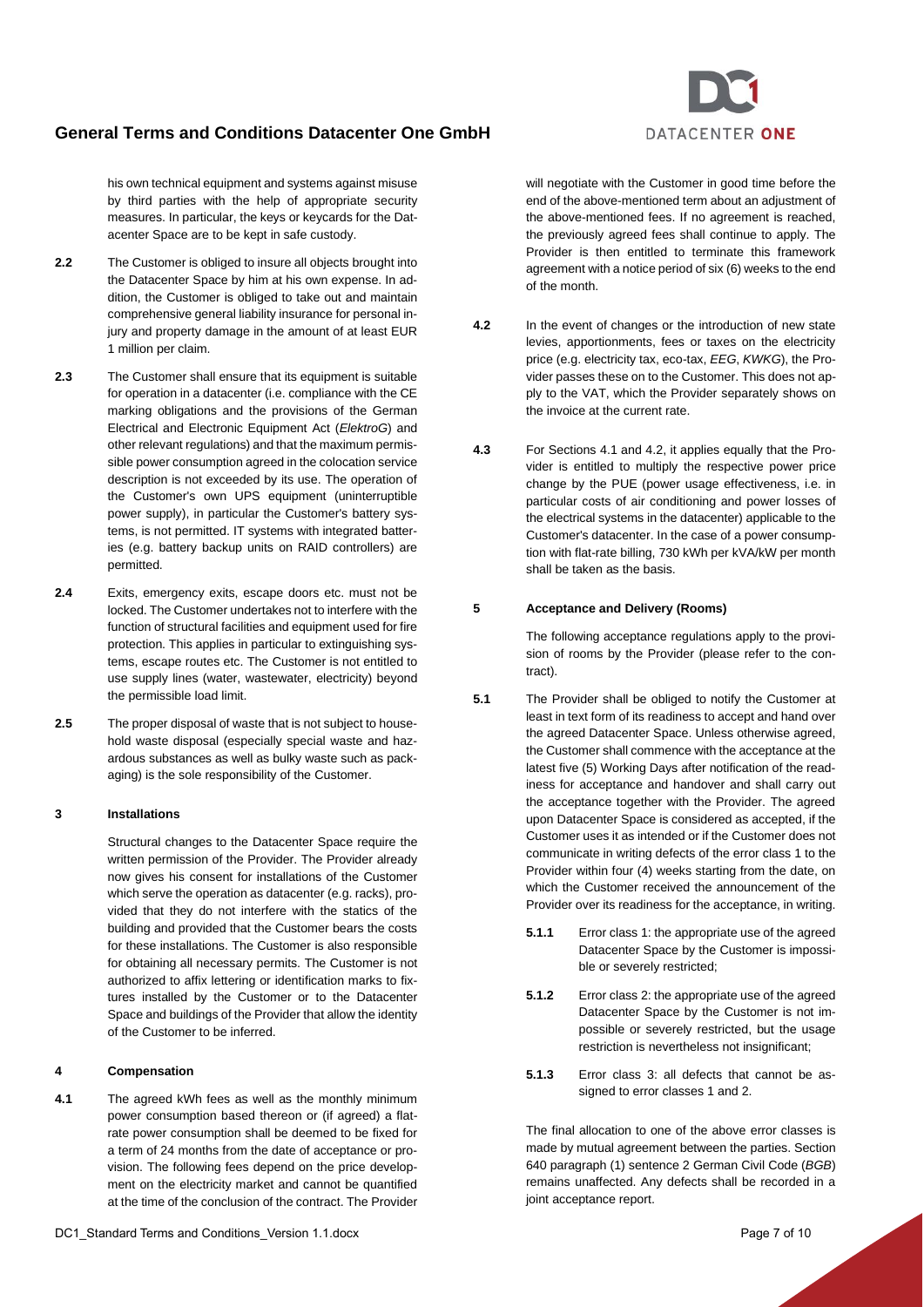**5.2** If the Datacenter Space was defective at the time of the transfer of risk, the Provider shall, at its option, either remedy these defects or produce a new work ("Subsequent Performance"); the enabling of a reasonable bypass (workaround) of the defect shall constitute sufficient Subsequent Performance. If the Provider fails to provide Subsequent Performance twice within a reasonable period of grace to be set by the Customer in writing, the Customer may assert his claims in accordance with the statutory provisions, whereby the right of the Customer to remedy the defect himself is excluded under Section 637 German Civil Coder (*BGB*). Insignificant defects do not entitle the Customer to withdraw from the contract; the Customer's right to a reduction in price remains unaffected.

#### **6 Relocation of the Datacenter Space**

- <span id="page-7-0"></span>**6.1** The Provider is entitled to request the Customer to move his equipment from the Datacenter Space used by the Customer to other datacenters, provided there are good reasons for doing so, in particular
	- **6.1.1** if the building or parts of the building in which the Customer's Datacenter Space is located are damaged or destroyed in such a way that the Provider can no longer provide the Datacenter Space under the agreed or otherwise legally required conditions;
	- **6.1.2** if the Provider's right to rent or use the building or part of the building in which the Datacenter Space is located is terminated or substantially deteriorated;
	- **6.1.3** if the move is necessary to maintain or improve datacenter efficiency;
	- **6.1.4** if this is necessary in an emergency situation to eliminate major problems in the provision of services to the Customer or to other customers of the Provider;
	- **6.1.5** if this is necessary to prevent equipment from interfering with other customers' equipment or the Provider's infrastructure;
	- **6.1.6** if ordered by a court or administrative or regulatory authority, or as required by law or regulation.

The Provider is only entitled to make a request if the Customer is not placed in a worse position with regard to the services used by him (e.g. retention or improvement of functionalities, retention or reduction of the agreed fees) and does not deviate significantly from the services ordered by the Customer.

**6.2** In the event of a relocation pursuant to Section [6.1,](#page-7-0) the Customer shall have a special right of termination to terminate the affected Datacenter Space subject to a notice period of three (3) months. The special right of termination must be exercised in writing within four (4) weeks of

receipt of the request to relocate; otherwise the Customer shall be obliged to relocate. The Provider shall specifically draw the Customer's attention to this consequence in its request.

**6.3** The Customer shall be responsible for carrying out the relocation of his equipment within the reasonable period of time to be set by the Provider in the request for relocation. If the Customer does not carry out the relocation after a corresponding request and expiration of the deadline set by the Provider, the Provider can carry out the relocation at the Customer's expense and risk.

## **7 Deployment (Racks and Cages)**

The following acceptance regulations apply to the provision of racks or cages by the Provider (please refer to the contract).

Immediately after the provision, the Provider will send the Customer at least in text form a corresponding notice of provision ("Ready for Service"). The provision is deemed to be completed on the day of the provision date stated by the Provider in the Ready for Service, unless the Customer informs the Provider within five (5) working days after receipt of the Ready for Service that the provision was not or incorrectly executed. In this case the Provider will arrange a new date. In the Ready for Service, the Provider shall once again expressly draw the Customer's attention to the effect of any failure to notify the Customer with regard to a non-executed or unsuccessful provision.

## **8 Term and Termination**

In addition to the termination rights agreed in Section [A,](#page-0-4)  the Provider is also entitled to extraordinary termination for good cause if

- **8.1.1** the Provider's lease agreement for use of the datacenter building is terminated, or
- **8.1.2** the permission to use the rented building as a datacenter is revoked or otherwise ends

and the Provider is not responsible for this. Claims of the Customer because of such a termination are excluded.

## **9 Duties upon Termination of Contract**

The Customer is obligated to hand over the Datacenter Space to the Provider on the termination date of the contract, cleared and cleaned, and to return all keys and access cards, etc. Structural changes of the Customer as well as installations of the Customer etc. have to be rebuilt or removed by the Customer. The original condition is to be restored. The Customer bears the costs for this. If the Customer does not remove his equipment in time, the Provider is entitled to remove the equipment himself at the Customer's expense after setting and unsuccessful expiration of a reasonable period of time determined for remedy. In this case, the Provider is entitled to assert a right of retention with regard to the removed Customer's

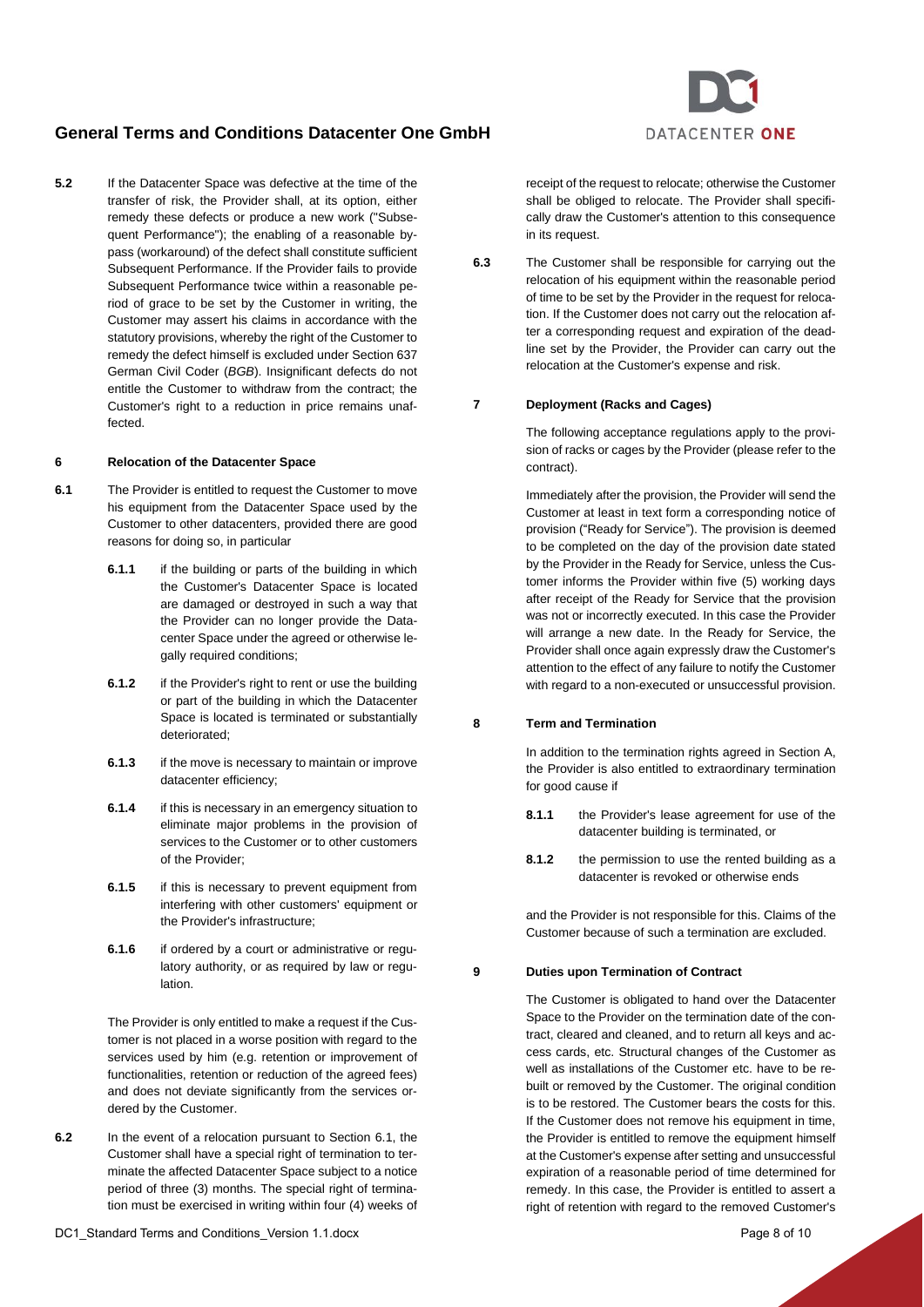

equipment until the Customer reimburses any outstanding fees (plus any fees for use by the Customer beyond the termination of the contract ) and all expenses incurred by the Provider in connection with the removal.

## <span id="page-8-0"></span>**C. Special Conditions for Telecommunication Services (Colo Connect)**

### **1 Scope**

If the parties agree on telecommunication services according to the Colo Connect service description, the following special conditions apply. In all other respects, the general conditions under Sectio[n A](#page-0-4) of these GTC apply.

### **2 Cooperation of the Customer**

- **2.1** If on-site operations are required at the Customer's location, the Customer must ensure that trained staff are available to support the Provider's employees and, if necessary, to carry out maintenance and troubleshooting work themselves in accordance with instructions. All hardware and software products covered by the on-site deployment shall be made available to the Provider's employees in such a way that they can immediately begin their work, in particular, cabling and attachments shall be removed and hidden connections exposed. The Customer shall grant the Provider access to his premises to the extent necessary for the provision of the contractual services.
- **2.2** The Customer shall ensure that all locations at which technical equipment of the Provider is to be installed have the necessary floor space and sufficient electricity, that they are adequately air-conditioned, and that the technical equipment is permanently located in a safe working environment and is adequately secured against fire, theft and vandalism. The Customer shall provide the Provider with the necessary technical equipment for operation and maintenance as well as suitable cable routes, electricity and earthing free of charge and shall keep these in a functional and proper condition for the duration of the contract. The Customer shall ensure that any necessary approvals are obtained, in particular any necessary property owner's declaration in accordance with Section 45a German Telecommunications Act (*TKG*).
- **2.3** The Customer undertakes to connect telecommunications terminal equipment (PBXs, telephones, fax machines etc.) to the designated interfaces of the network termination device provided by the Provider (customer premises equipment, "CPE") in a professional manner. The Customer may only operate telecommunications terminal equipment on a CPE that complies with the applicable electrical and telecommunications standards and approval regulations, in particular CE, IEEE, ITU.
- **2.4** The Provider is entitled to exchange site connections that are realized via third-party infrastructure for connections based on the Provider's infrastructure, provided that the performance characteristics of the connection (e.g. bandwidth, service level) are not impaired as a result. The

Customer is obliged to support the Provider in this respect to an appropriate extent. The agreed fees remain unchanged by such an exchange.

**2.5** The Customer undertakes to return the provided hardware (e.g. CPE) to the Provider at the end of the contract term within ten (10) days.

#### **3 Feasibility of Connections**

- <span id="page-8-1"></span>**3.1** All agreed remuneration for telecommunications services assumes that existing lines at the Customer's location can be used for the connection and that no construction measures, in particular no earthworks, are required. Therefore, the following necessary prerequisites for the provision of the connection to the Customer's location ("Last Mile") exist when implementing the commissioned telecommunication services:
	- **3.1.1** For the realization based on copper lines, the following is a necessary prerequisite
		- (i) between the Customer's location and the nearest main distribution frame the number of free, usable subscriber lines ("Local Loops") required for the respective connection is available, and
		- (ii) that the termination point line technology (so called "APL") at the Customer's site is not yet completely occupied, so that the required Local Loops can be connected.
	- **3.1.2** In the case of implementation based on fiber optic lines at the Customer's location, it is a necessary prerequisite that a suitable fiber optic connection of the Provider or one of the Provider's suppliers exists between the network termination point at the Customer's location and a connection point in the Provider's backbone.
- **3.2** If a connection cannot be implemented as commissioned for the reasons stated in Sectio[n 3.1,](#page-8-1) the parties shall negotiate the possibility of a different type of connection. In this case, the Provider shall prepare a separate offer for the development of the site via fiber optic connection, if required. If the parties do not reach an agreement within four (4) weeks after the Customer has become aware of the unfeasibility, the parties may terminate the affected connection. In the event of termination by either party, claims for damages and claims for reimbursement of useless expenses are excluded.
- **3.3** With copper-based connections, the realizable bandwidth can only be determined after the respective connection has been put into operation. In addition, even after successful commissioning, it may turn out in the further course of time, through the provision of further, also foreign, Local Loops at the Customer's location, that the initially realized bandwidth or the initially given possibility